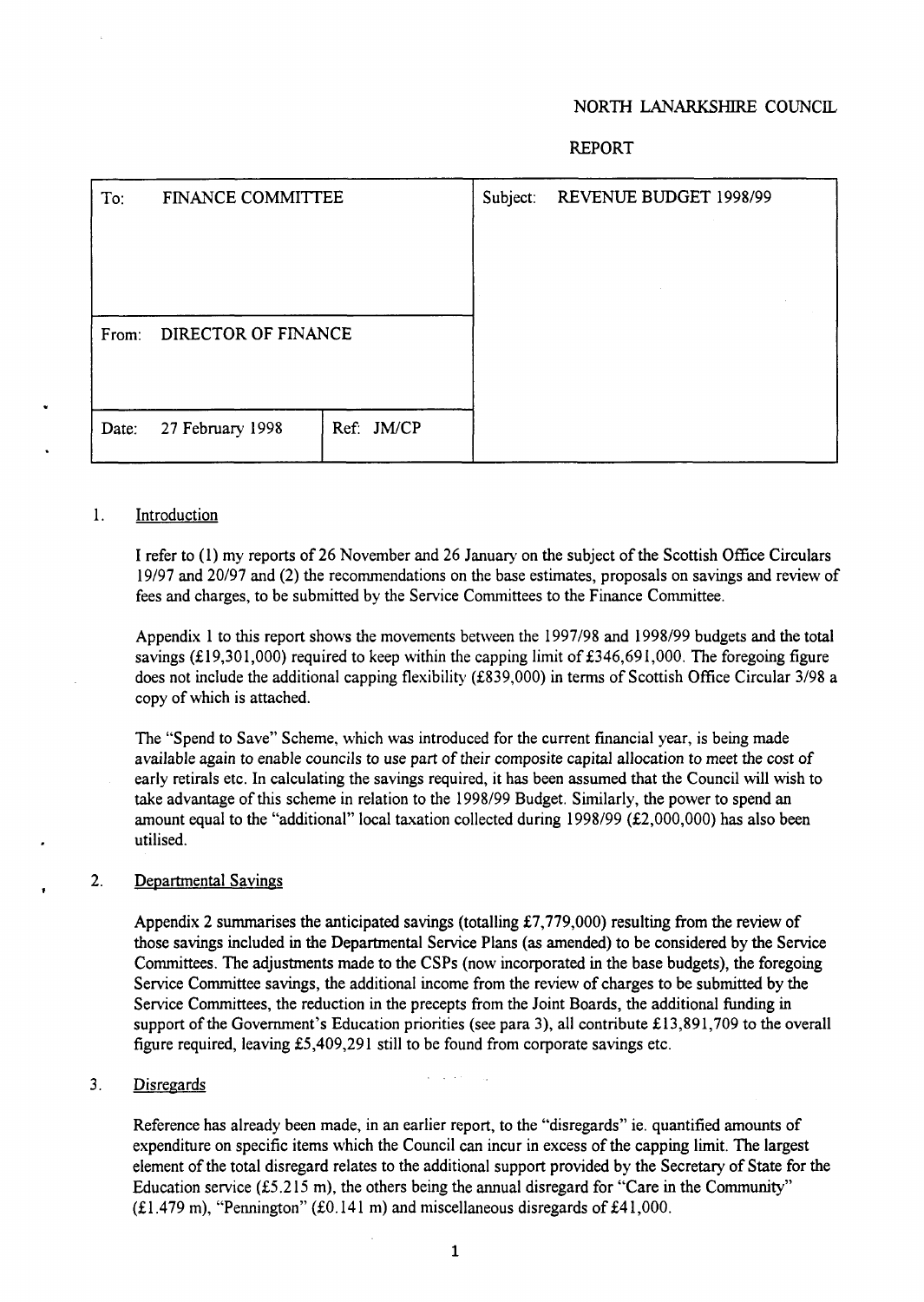Of the Education disregard, £1.078 m relates to revenue support for capital investment and the balance of €4.137 m is in support of the revenue expenditure priorities outlined in the Scottish Office Circular **6/97.** 

#### 4. Council Tax 1998/99

Appendix 3 demonstrates that, at 3 **1** March 1998, the Council will have, in its General Fund, an estimated surplus amounting to €4,048,000. All or part of **this** surplus may be used to enhance the composite capital allocation for 1998/99. The Council will need not only to make a decision on the use of this surplus, but will have to determine the extent to which it wishes to restore balances and the allowance to be made for bad debts. Appendix 4 shows the amount to be raised from Council Tax during 1998/99 after taking account of income from Revenue Support Grant and Non-Domestic Rates but before any adjustment for surpluses at 3 **1** March 1998 and before any restoration of balances.

#### *5.* Conclusions

The Finance Committee is asked to make recommendations to the Policy and Resources Committee in relation to the following :

- 1) The use, or otherwise, of the additional capping flexibility announced in Circular 3/98.
- **2)** The participation in the "Spend to Save" Scheme.
- 3) The utilisation of the power to spend "additional" Council **Tax** and Community Charge collected during 1998/99.
- 4) The base budgets incorporating the revised CSP adjustments and capital etc. charges, and the review of savings and fees and charges submitted by the Service Committees.
- 5) Other savings and reviews necessary to keep with the capping limits.
- **6)** The utilisation of the anticipated surplus at 3 1 March 1998
- **7)** The restoration of balances.
- 8) The bad debt provision.
- 9) The level of Council Tax to be fixed for 1998/99.

Mulue

**Director of Finance**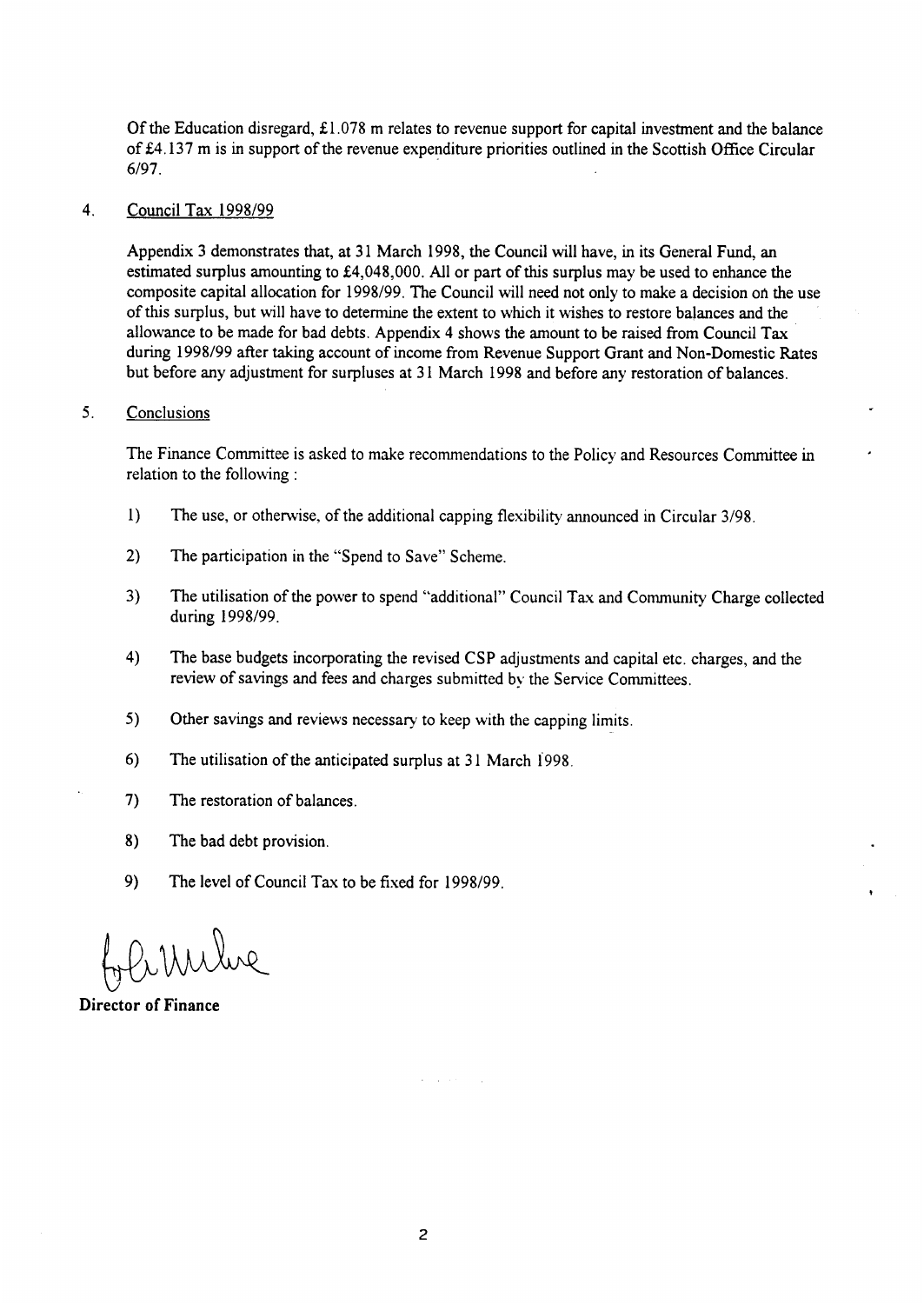

# THE SCOTTISH OFFICE

Local Government Group Management Wictoria Quay

Edinburgh EH6 6QQ

Telephone 0131-244 7012 Fax *0* 1 3 1-244 7020

**Finance Circular No 3/1993** 

The Chief Executive Scottish Local Authorities

13 February 1998



#### 1998-99 LOCAL GOVERNMENT FINANCE SETTLEMENT CAPPISG FLEXIBILITY **SCHEME**

1. The Secretary of State, following consideration of representations from the Convention of Scottish Local Authorities and a number of individual councils, announced today details of a scheme which \%ill allow local authorities the option of extra capping flexibility for 1998-99 in return for surrendering some *of* their non-housing capital singie allocation. The Secretary of State hopes that councils which take up this flexibility will direct . the additional spending at Government priorities, such **as** education.

**2. The scheme will be available only to those councils which ultimately set a Band D council tax increase in 1998-99 of less than f60.** Those local authorities may apply to give up some of their section 94 capital consent for 1998-99 and in return will be allowed to increase their capped expenditure in 1998-99 by the same amount, on top of the mavimum capping limits previously issued in Finance Circular No 19/1997, dated 12 December 1997 or any adjusted capping limits subsequently notified to individual councils. This flexibility to give up capital allocation and increase capped expenditure will be limited to no more than 0.25% of a council's adjusted 1997-98 budget: the Annex to this circular gives the maximum flexibility available for each council. For the purposes of calculating the £60 council tax increase threshold the effects of the District Equalisation scheme on 1997-98 council tax levels should be discounted.

*L1*  This flexibility will be available for 1998-99 only and any additional expenditure incurred above the capping limits in Finance Circular 19/1997 will **not** be included in the base budgets used for capping purposes in 1999-2000 and beyond.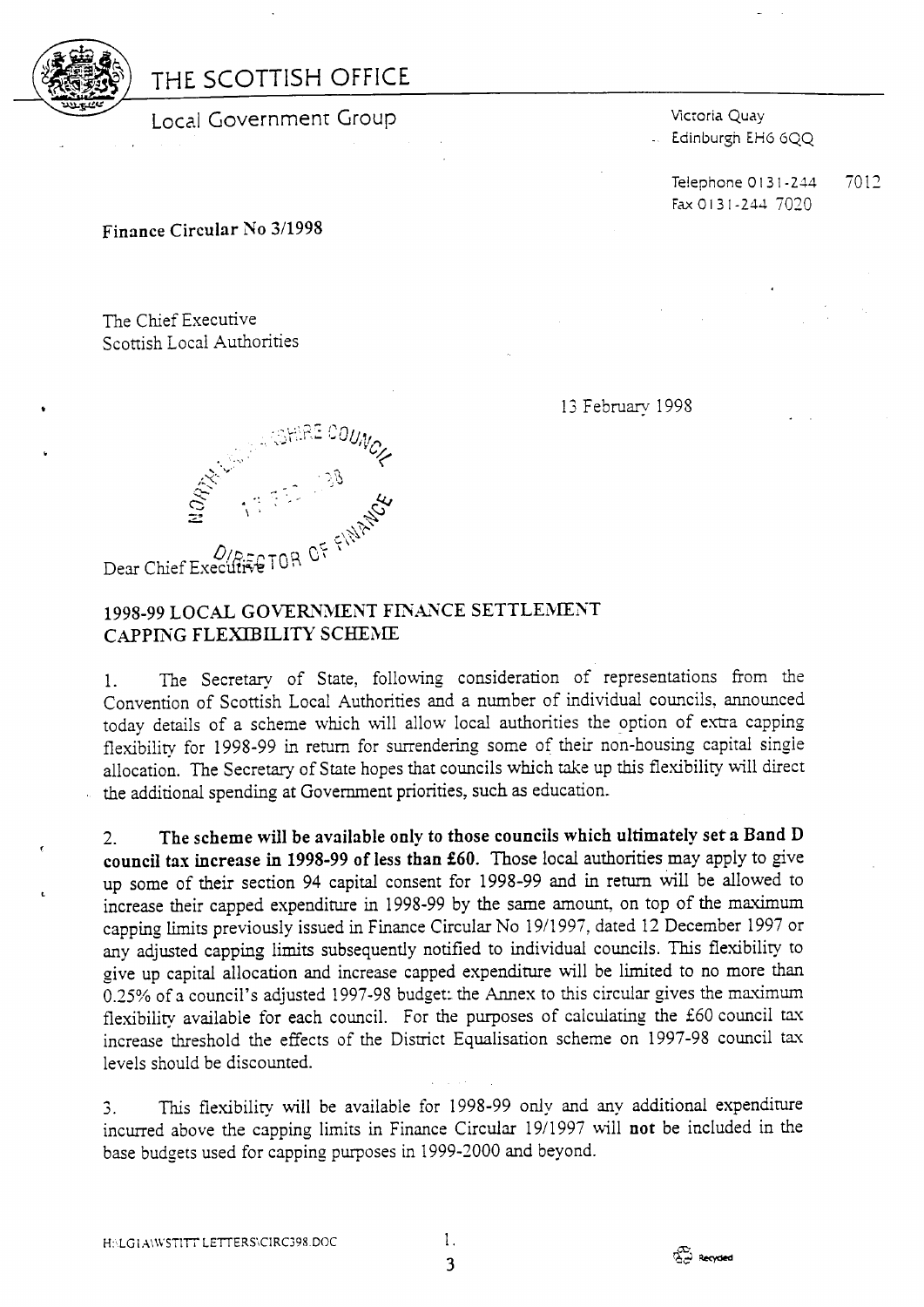4. Since local authorities will be voluntarily giving up capital consent to qualify for this scheme. Ministers have made clear that they would not expect to receive representations for additional capital consent in the course of the financial year from any council which chooses to participate in the flexibility scheme.

*5.* Applications for participation in the Capping Flexibiliry Scheme should state the amount of capital allocation the council wishes to surrender in 1998-99, in whole £1,000s (no supporting information is required). Provided that the amount applied for mezs the conditions set out in paragraph 2 above, authorities will then be permitted to increase their capped expenditure by an equivalent amount (no additional revenue grant will be payable in respect of the increase in capped expenditure). Deductions may only be made from the formula based single non-housing capital allocation ie deductions from HRA, ring-fenced or other specific allocations are not permitted. Applications should be submitted **no later** than 6 March **1998.** Applications received as at 6 March will be taken to be final applications *md*  no alterations to the amount applied for will be considered after that date. Applications should be submitted to:

Miss E Ure

The Scottish Office Local Government Division *2*  (Capital Finance Branch) Area 3-5 Victoria Quay EDINBURGH EH6 *6QQ*  ..

Enquiries

*6. hy* enquiries about this Circular should be addressed to the following:

| Subject Property of the Subject           | Contact Telephone                                                         |
|-------------------------------------------|---------------------------------------------------------------------------|
| The additional capping flexibility scheme | المستحملان فالسفانة والمستحام والمستحدث<br>Jonathan Pryce 220131-244-7012 |
| Individual capping limits                 | $1.0131-244-7013$<br>Bill Stitt                                           |
| Section 94 capital consents               | Liz Ure 0131-244-7021                                                     |

An additional copy of this Circular is enclosed for the Director of Finance. **A** copy **7.**  also goes to Albert Tait and Norie Williamson at COSLA.

Yours faithfully

ΩĤ.

#### **JONATHAN PRYCE**

-.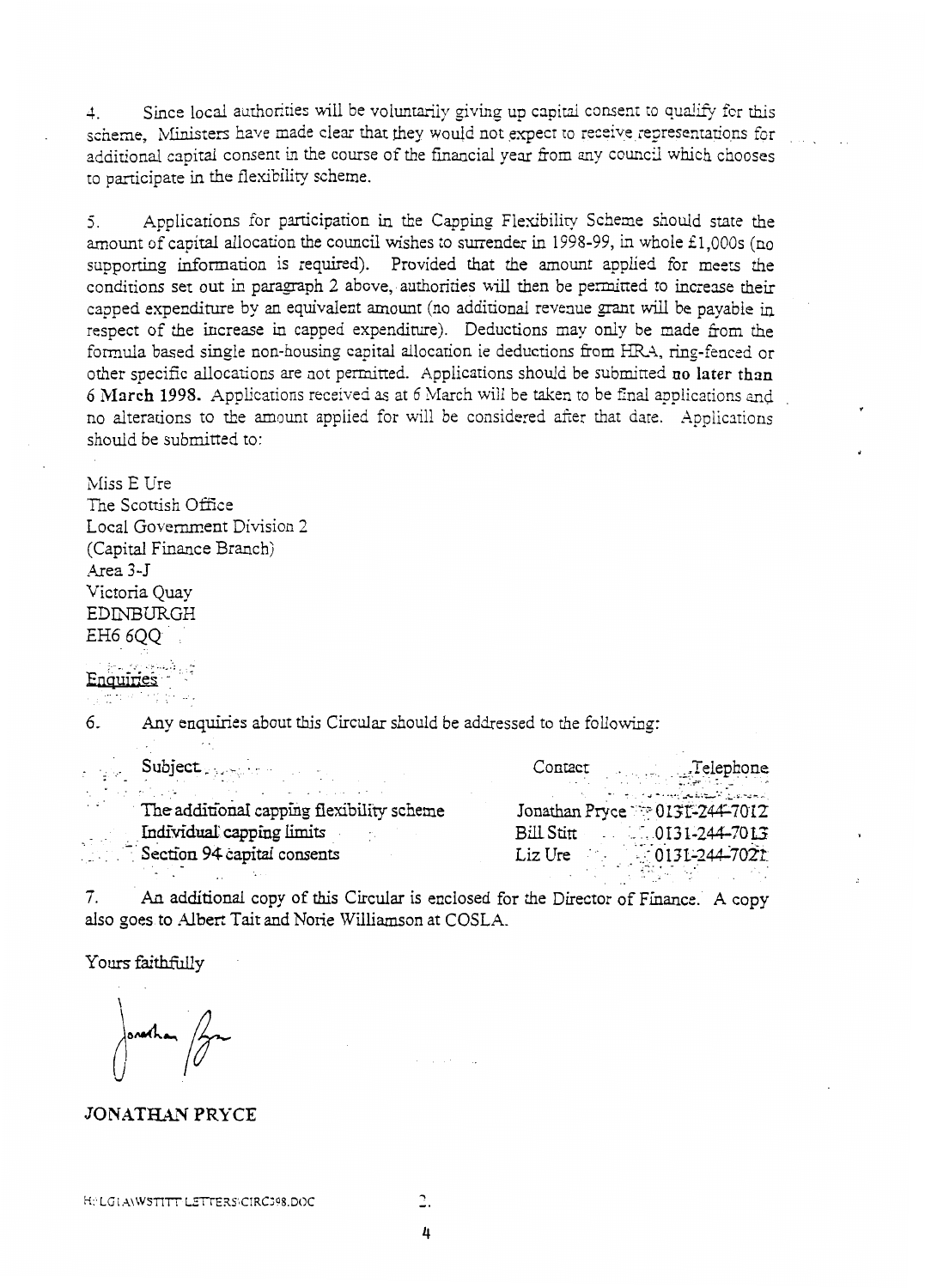**ANNEX** 

 $\label{eq:1} \mathcal{L}(\mathbf{z}) = \mathcal{L}(\mathbf{z}) \mathcal{L}(\mathbf{z}) = \mathcal{L}(\mathbf{z}) \mathcal{L}(\mathbf{z}) = \mathcal{L}(\mathbf{z}) \mathcal{L}(\mathbf{z})$ 

 $\mathcal{L}^{\text{max}}$ 

 $\sim 10^{11}$ 

 $\sim 10^{-11}$ 

| COUNCILS                       | MAXIMUM<br><b>ADDITIONAL</b><br><b>CAPPING</b><br><b>FLEXIBILITY</b><br>£000 |
|--------------------------------|------------------------------------------------------------------------------|
| Aberdeen City                  | 528                                                                          |
| Aberdeenshire                  | 552                                                                          |
|                                | 280                                                                          |
| Angus<br>Argyll & Bute         | 276                                                                          |
| Clackmannanshire               | 130                                                                          |
| <b>Dumfries &amp; Galloway</b> | 397                                                                          |
| <b>Dundee City</b>             | 459                                                                          |
| East Ayrshire                  | 319                                                                          |
| <b>East Dunbartonshire</b>     | 254                                                                          |
| East Lothian                   | 216                                                                          |
| East Renfrewshire              | 204                                                                          |
| <b>Edinburgh City</b>          | 1,084                                                                        |
| Eilean Siar                    | 132                                                                          |
| Falkirk                        | 348                                                                          |
| Fife                           | 904                                                                          |
| <b>Glasgow City</b>            | 2,039                                                                        |
| Highland                       | 607                                                                          |
| Inverclyde                     | 252                                                                          |
| Midlothian                     | 217                                                                          |
| Moray                          | 226                                                                          |
| North Ayrshire                 | 352                                                                          |
| North Lanarkshire              | 839                                                                          |
| Orkney                         | 86                                                                           |
| Perth & Kinross                | 333                                                                          |
| Renfrewshire                   | 459                                                                          |
| <b>Scottish Borders</b>        | 282                                                                          |
| Shetland                       | 161                                                                          |
| <b>South Ayrshire</b>          | 284                                                                          |
| South Lanarkshire              | 761                                                                          |
| Stirling                       | 225                                                                          |
| <b>West Dunbartonshire</b>     | 299                                                                          |
| West Lothian                   | 401                                                                          |

 $\pmb{\cdot}$ 

 $\bar{\zeta}$ 

 $\bar{\mathbf{t}}_i$ 

 $\bar{\mathcal{A}}$ 

 $\mathcal{L}$ 

**Contractor** 

 $\sim 10^{-1}$ 

 $\mathcal{A}$  , where  $\mathcal{A}$  is a  $\mathcal{A}$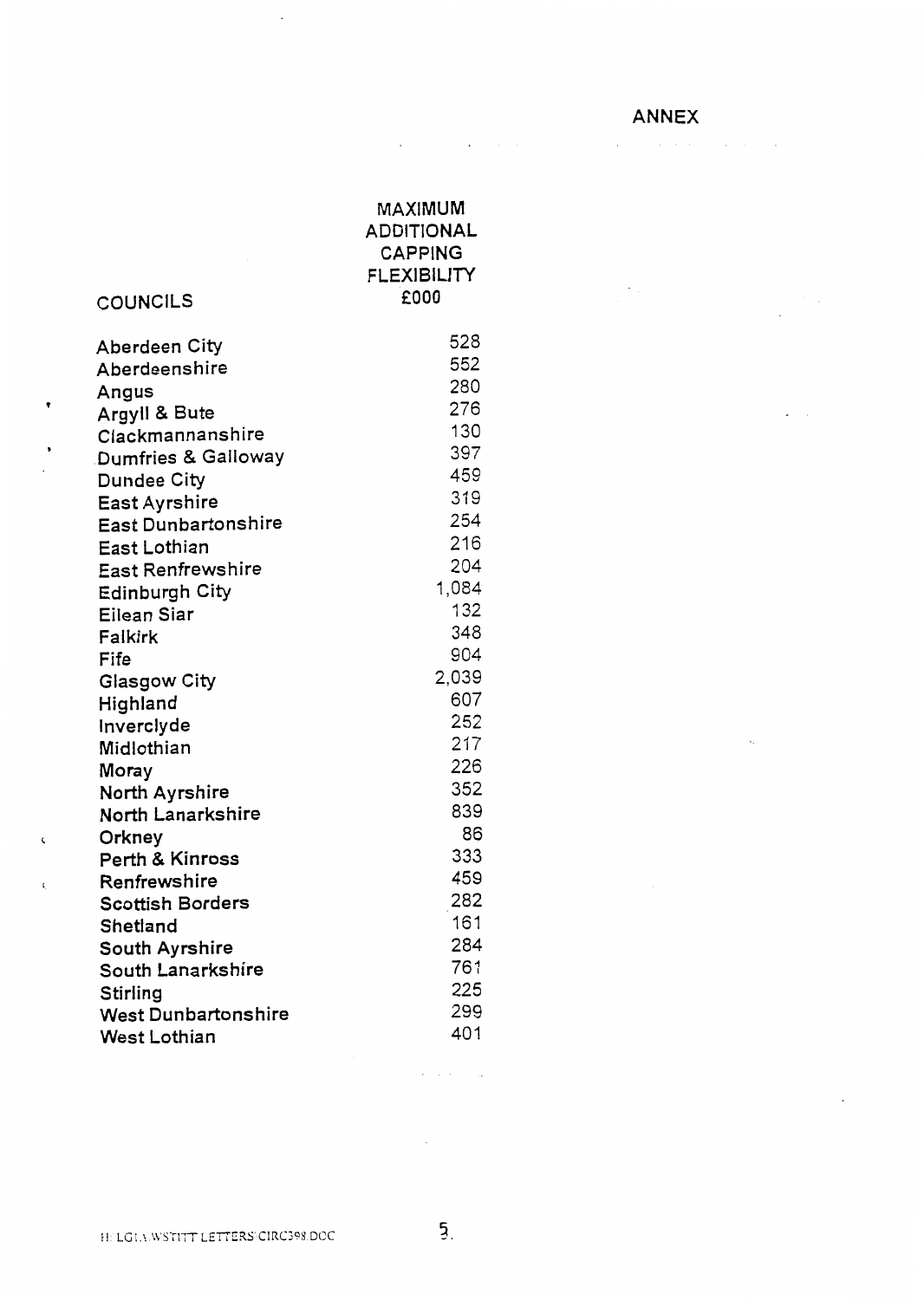٦

# **Calculation of Excess over Capping Limit 1998/99**

Г

|                                                                                   | £000's         | £000's        |  |
|-----------------------------------------------------------------------------------|----------------|---------------|--|
|                                                                                   |                |               |  |
| 1997/98 Capped Budget                                                             |                | 336,588       |  |
| Add                                                                               |                |               |  |
| 1. 1997/98 General Increases                                                      |                |               |  |
| 1997/98 Pay Award Shortfall (0.5%)                                                | 929            |               |  |
| 1998/99 Pay Award at 3.0%                                                         | 5,765          |               |  |
| <b>Employer's Superannuation Increase</b>                                         | 980            |               |  |
| <b>DLO/DSO Surplus Reduction</b>                                                  | 1,500          | 9,174         |  |
| 2. Joint Board Increases                                                          |                | 1,600         |  |
| 3. Current Service Provision Increases (CSP's)                                    |                |               |  |
| Education                                                                         | (1, 147)       |               |  |
| <b>Environmental Services</b>                                                     | 393            |               |  |
| Leisure Services                                                                  | 2,878<br>4,037 |               |  |
| Planning & Development<br>Social Work                                             | 2,116          |               |  |
| Housing Non-HRA                                                                   | 3              |               |  |
| <b>District Court &amp; Licensing</b>                                             | 4              |               |  |
| Registrar Births, Deaths & Marriages                                              | 5              |               |  |
| <b>Children's Panel Expenses</b>                                                  | 10             |               |  |
| <b>Collection of Local Taxation</b>                                               | 348            |               |  |
| <b>Miscellaneous Services</b>                                                     | 1,483          |               |  |
| <b>Chief Executive</b>                                                            | (5)<br>83      |               |  |
| Administration - Legal, Central & Personnel<br>Finance and Information Technology | 177            |               |  |
| <b>Construction Services</b>                                                      | 10             | 10,395        |  |
|                                                                                   |                |               |  |
| 4. Other Expenditure Increases                                                    |                |               |  |
| Possible Service Enhancements and mainlining of                                   |                | 1,400         |  |
| urban programme during 1998/99                                                    |                |               |  |
| 5. Government Recognised Service Enhancements/Increases                           |                |               |  |
| Improving Standards in Education                                                  | 4,137          |               |  |
| Spend to Save by Investing in School Buildings (CFCR)                             | 1,078          |               |  |
| Increase in Community Care Provision                                              | 1,479          |               |  |
| Implementation of Pennington Report                                               | 141            | 6,835         |  |
| <b>Total Expenditure Relevant for Capping Purposes 1998/99</b><br>365,992         |                |               |  |
| Capping Limit 1998/99<br>(excluding 0.25% of additional Capping permissible       |                | 346,691       |  |
| under Scottish Office Circular 3/98)                                              |                |               |  |
| <b>Total Excess over Capping Limit 1998/99</b>                                    |                | <u>19,301</u> |  |
|                                                                                   |                |               |  |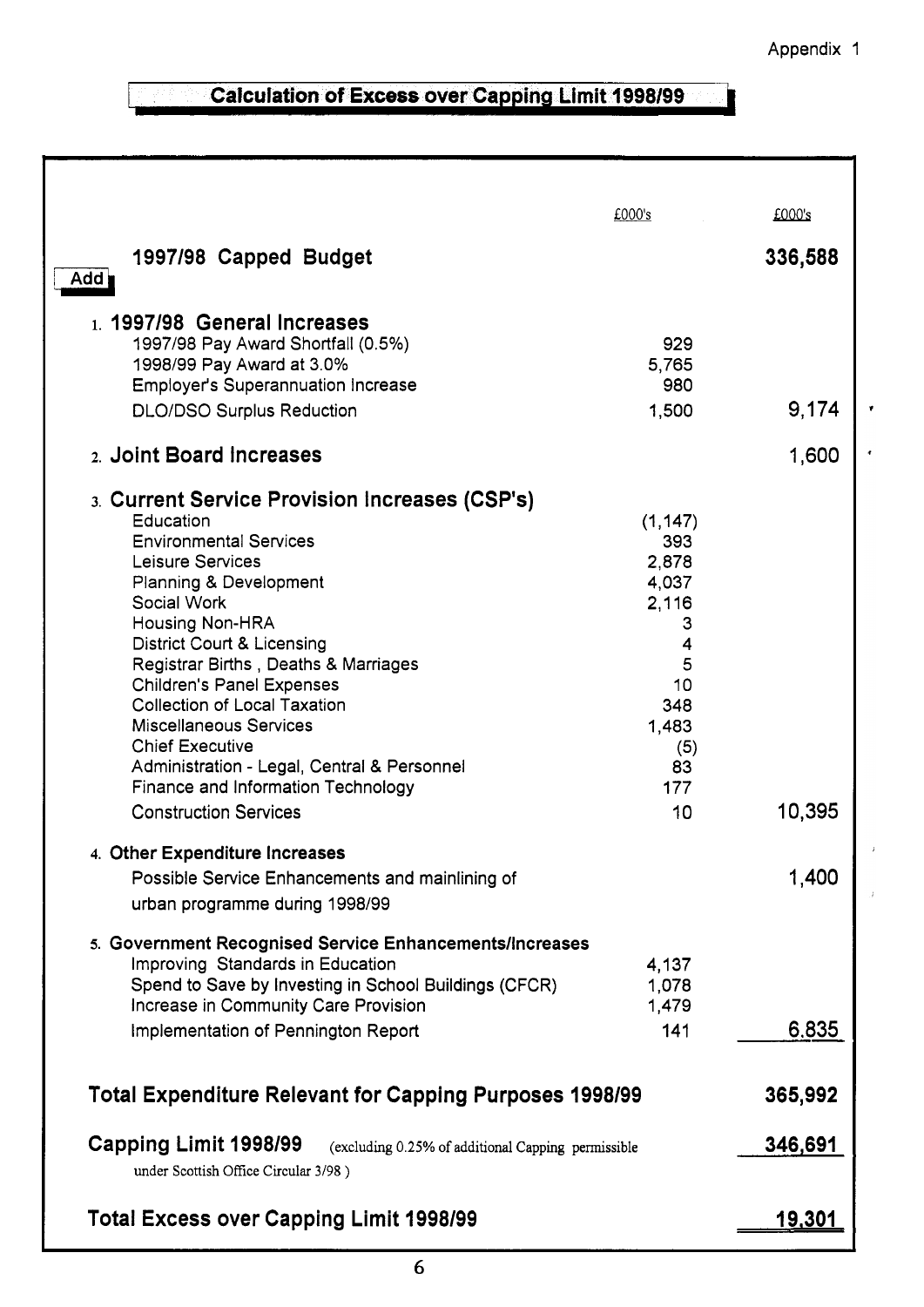## **Anticipated Savings Resultant From** The Review of Departmental Service Plans

 $\mathbf{r}$ 

 $\pmb{\zeta}$ 

 $\hat{\mathbf{r}}$ 

|                                    | £000's | £000's |
|------------------------------------|--------|--------|
| Education                          | 1,600  |        |
| <b>Environmental Services</b>      | 703    |        |
| Leisure Services                   | 1,133  |        |
| Planning & Development             | 787    |        |
| Social Work                        | 2,222  |        |
| Housing Non-HRA                    | 109    |        |
| <b>Chief Executive's</b>           | 136    |        |
| Administration                     | 307    |        |
| Finance and Information Technology | 500    |        |
| <b>Construction Services</b>       | 250    |        |
| <b>Miscellaneous Services</b>      | 32     |        |
| <b>Total Anticipated Savings</b>   |        | 7,779  |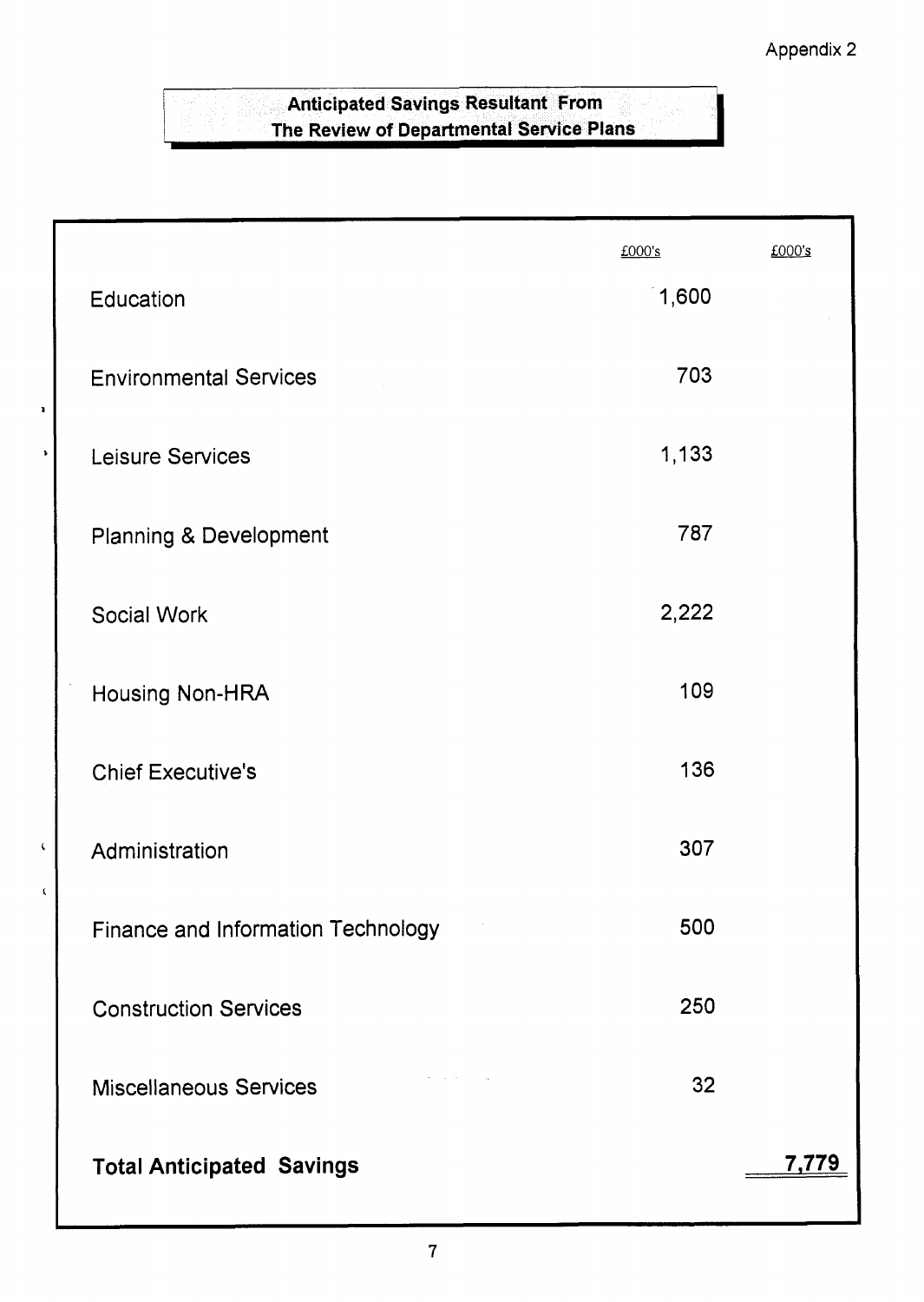$\,$   $\,$ 

# **Estimated General Fund Surplus as at 31 March 1998**

| <b>Shortfalls</b>                                                 |                                                                                                                                                                                                     | £                                                                | £                    |
|-------------------------------------------------------------------|-----------------------------------------------------------------------------------------------------------------------------------------------------------------------------------------------------|------------------------------------------------------------------|----------------------|
| Departmental Shortfalls                                           | - Leisure Services                                                                                                                                                                                  |                                                                  | 1,000,000            |
| <b>Contract Inflation Shortfalls</b>                              | - Leisure Services                                                                                                                                                                                  | 300,000                                                          |                      |
| <b>Gartcosh Public Enquiry</b>                                    | - Environmental Services                                                                                                                                                                            | 1,000,000                                                        | 1,300,000<br>600,000 |
| Redundancy and Lieu of Notice Payments Above Spend to Save Scheme |                                                                                                                                                                                                     |                                                                  | 2,000,000            |
| Possible DLO/DSO Surplus Reductions                               |                                                                                                                                                                                                     |                                                                  | 1,800,000            |
| Redetermination of Revenue Support Grant 1997/98                  |                                                                                                                                                                                                     |                                                                  | 125,000              |
| <b>Further Adjustments to SRC Balances</b>                        | - Reduction in Reported Deficit<br>- Payment of Interest Charges etc.                                                                                                                               | (400,000)                                                        |                      |
|                                                                   | by Glasgow on behalf of SRC                                                                                                                                                                         | 1,800,000                                                        | 1,400,000            |
| TOTAL SHORTFALLS                                                  |                                                                                                                                                                                                     |                                                                  | 8,225,000            |
| <b>Savings</b>                                                    |                                                                                                                                                                                                     |                                                                  |                      |
| Departmental Savings                                              | - Social Work (Reducing similar<br>level of Redundancy Payments-<br>see above)<br>- Education<br>Finance<br>Administration<br>- Chief Executive<br>- Construction (10% of net saving<br>to Revenue) | 1,000,000<br>1,800,000<br>200,000<br>200,000<br>25,000<br>15,000 |                      |
|                                                                   | - Urban Programme                                                                                                                                                                                   | 45,000                                                           | 3,285,000            |
| Increase in 1996/97 Surplus                                       |                                                                                                                                                                                                     |                                                                  | 1,294,000            |
| Increase in Council Tax Collection                                |                                                                                                                                                                                                     |                                                                  | 1,200,000            |
| <b>TOTAL SAVINGS</b>                                              |                                                                                                                                                                                                     |                                                                  |                      |
|                                                                   |                                                                                                                                                                                                     |                                                                  | 5,779,000            |
| <b>NET SHORTFALL</b>                                              |                                                                                                                                                                                                     |                                                                  | 2,446,000            |
| Add                                                               |                                                                                                                                                                                                     |                                                                  |                      |
| Restoration of Balances 1997/98                                   |                                                                                                                                                                                                     |                                                                  | 6,494,000            |
| TOTAL PROJECTED SURPLUS 1997/98                                   | (an amount of which may be used to assist in the 1998/99 Capital Programme as CFCR)                                                                                                                 |                                                                  | 4,048,000            |